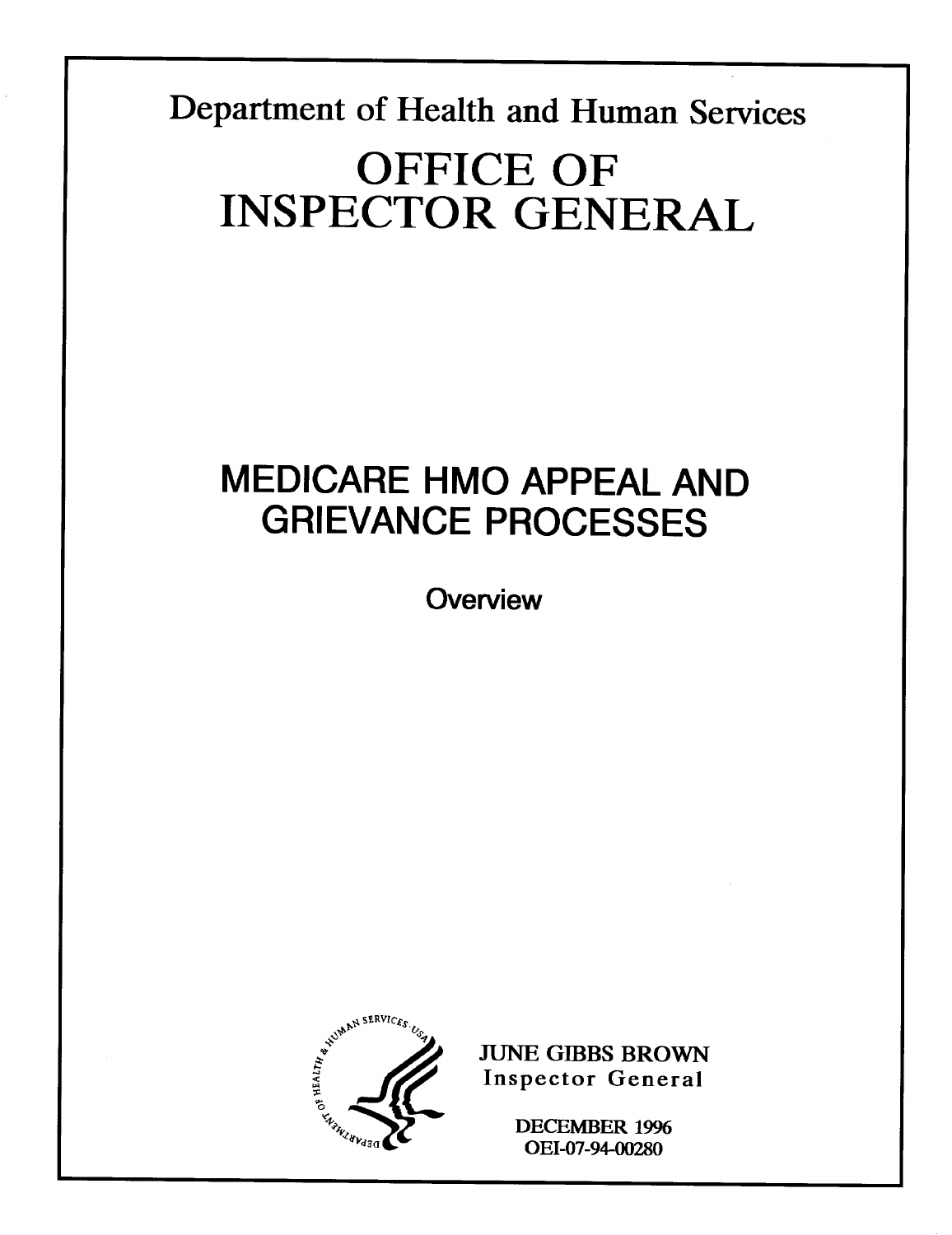#### OFFICE OF INSPECTOR GENERAL

The mission of the Office of Inspector General (OIG), as mandated by Public Law 95-452, is to protect the integrity of the Department of Health and Human Services program as well as the health and welfare of beneficiaries served by them. This statutor mission is carried out through a nationwide program of audits, investigation inspections, sanctions, and fraud alerts. The Inspector General informs the Secretar of program and management problems and recommends legislative, regulatory, and operational approaches to correct them.

#### Office of Evaluation and Inspections

The Office of Evaluation and Inspections (OEI) is one of several components of the Office of Inspector General. It conducts short-term management and program evaluations (called inspections) that focus on issues of concern to the Department, the Congress, and the public. The inspection reports provide findings and recommendations on the efficiency, vulnerability, and effectiveness of department program:

The OEI'S Kansas City Regional Office prepared this report under the direction of James H. Wolf, Regional Inspector General. Principal OEI staff included:

#### KANSAS CITY REGION

Linda Paddock, Project Leader Stuart Wright, Program Specialis Jennifer Collins, Program Analyst Hugh Owens, Program Analyst Statistician

#### DALLAS REGION

Judith Tyler, Program Analyst

#### **HEADQUARTERS**

Barbara Tedesco, Mathematical Brian Ritchie, Program Analyst

To obtain a copy of this report, call the Kansas City Regional Office at (816)426-3697.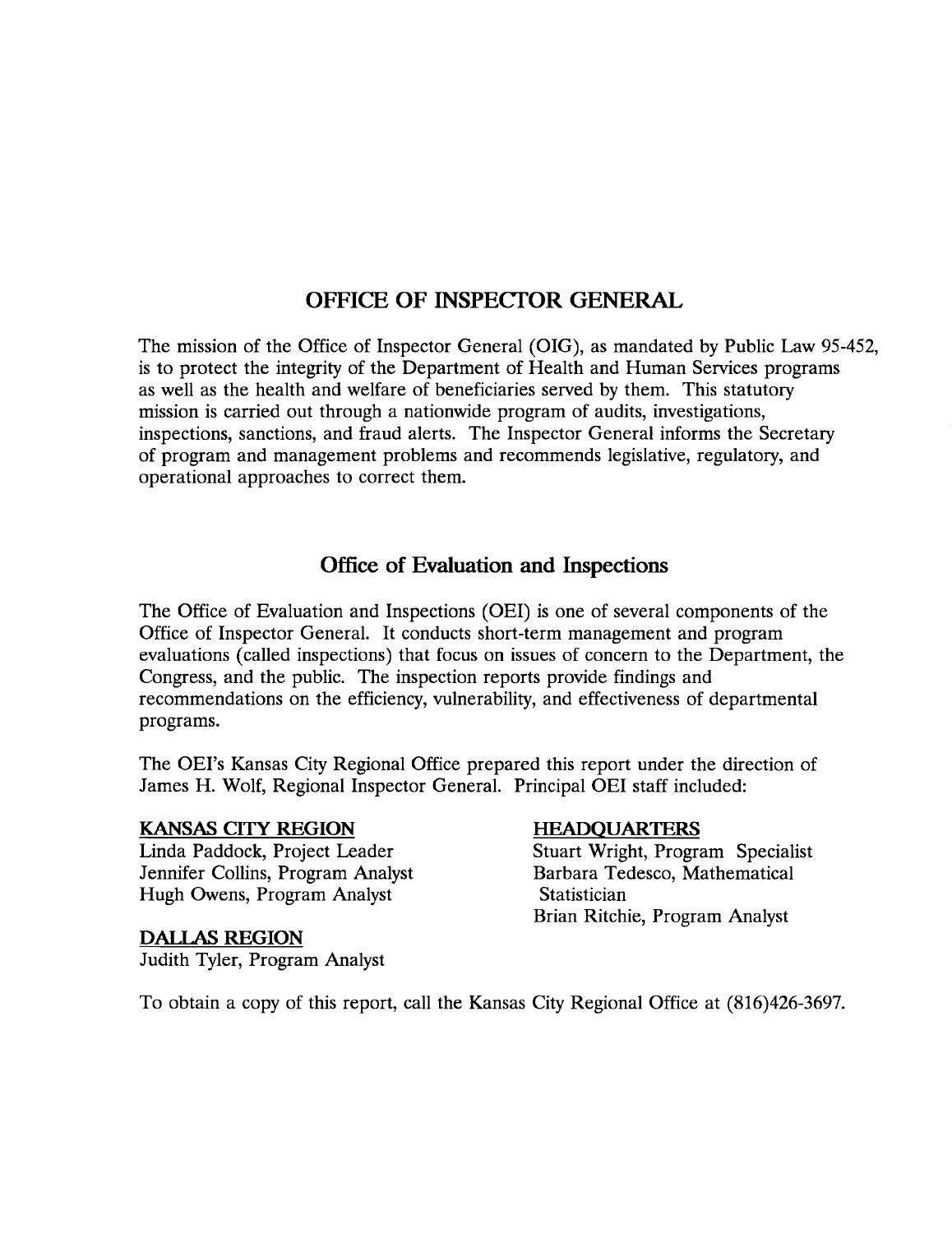Department of Health and Human Services

# **OFFICE OF INSPECTOR GENERAL**

## **MEDICARE HMO APPEAL AND GRIEVANCE PROCESSES**

Overview



**JUNE GIBBS BROWN Inspector General** 

> **DECEMBER 1996** OEI-07-94-00280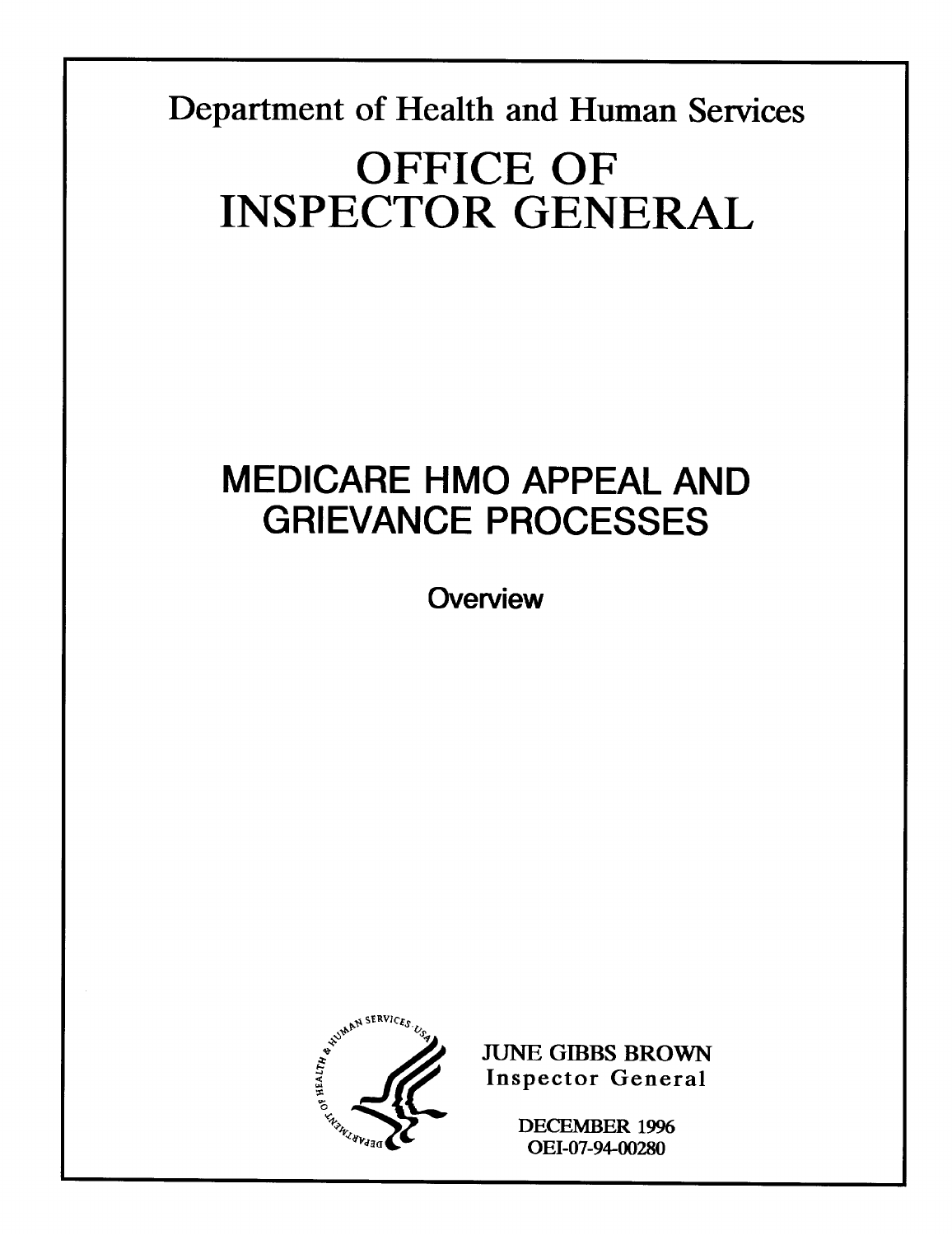### **TABLE OF CONTENTS**

#### PAGE

| <b>Beneficiary Awareness</b><br><b>Communication of Denials</b><br>Compliance with HCFA Directives<br><b>Publications and Procedures</b><br><b>Statistics</b> |
|---------------------------------------------------------------------------------------------------------------------------------------------------------------|
|                                                                                                                                                               |
| Monitoring<br><b>Standard Language</b><br>Distinguishing Appeals and Grievances<br>Data<br><b>HMO/CMP</b> Manual<br>Training                                  |
|                                                                                                                                                               |
|                                                                                                                                                               |
|                                                                                                                                                               |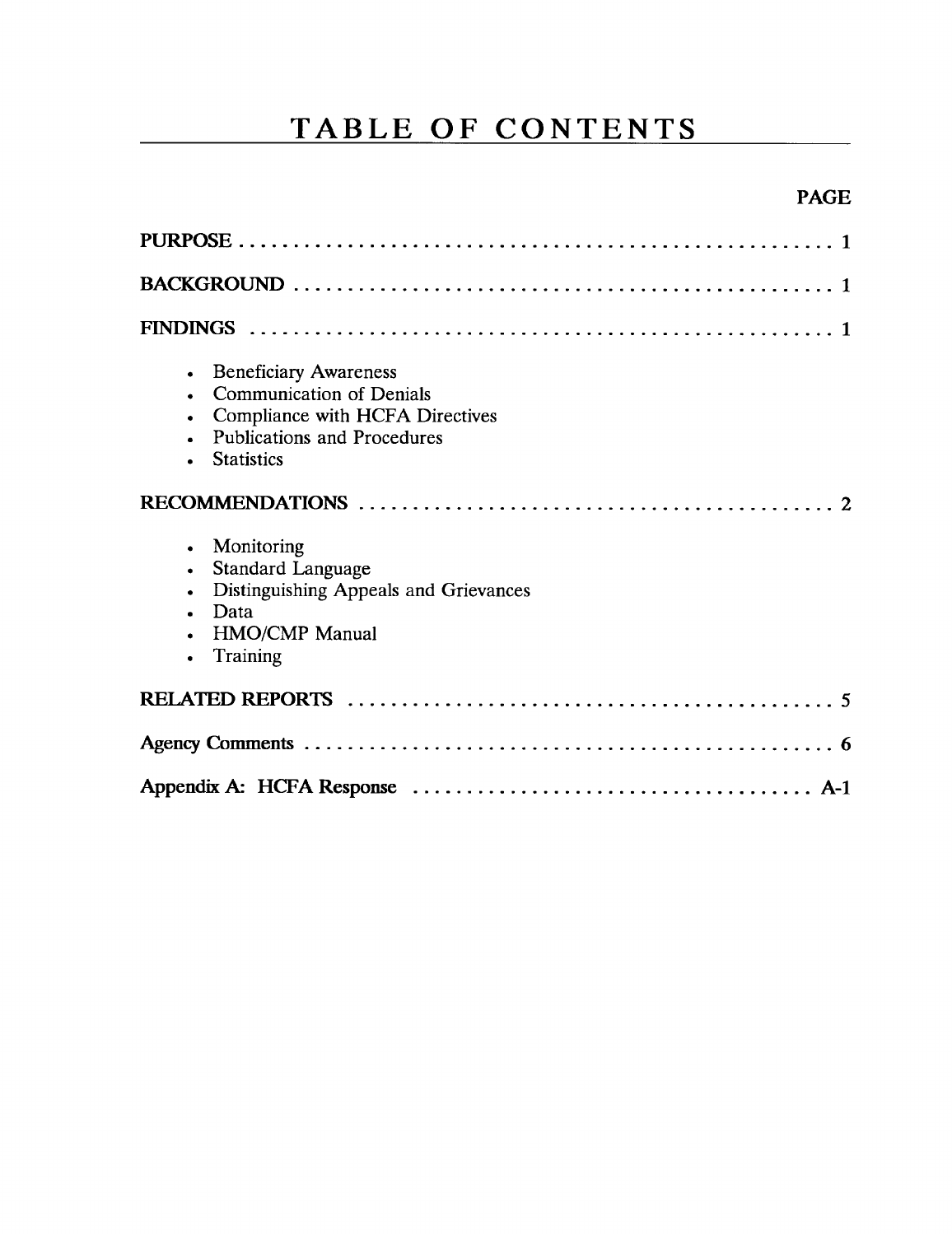#### PURPOSE

To examine the operations of the Medicare risk-based Health Maintenance Organizations' (HMOS) appeal and grievance processes.

#### BACKGROUND

The goals of managed care are to provide preventive and coordinated medical care, offer comprehensive benefits, and contain costs by using the most cost-efficient methods of treatment and preventing unnecessary care. Because the payment mechanism of HMOS may provide incentives to limit services, the Social Security Act requires establishment of two separate and distinct processes to handle Medicare beneficiary complaints.

The appeals process, which covers disputes involving denials of services or payment, begins within the plan and extends to outside administrative and judicial reviews. Regulations require a five-step appeals process and time limits for each step.

The grievance process involves disagreements relating to services furnished for which the beneficiary has no further liability for payment. It also includes such issues as quality of care, physician behavior, waiting times for services, and involuntary disenrollment. Grievance regulations do not contain time frames or specific levels of review but call for "timely" transmission, investigation, decision and notification of results.

We examined these processes through: a survey of 426 beneficiaries; a survey of 132 risk-based HMOS; analysis of written procedures and marketing/enrollment material from these HMOS; and on-site reviews of 10 HMOS where we interviewed staff and examined 144 appeal and 148 grievance case files.

#### FINDINGS

#### BENEFICIARY AWARENESS. A majority of beneficiaries are aware they have the right to *formally complain about services and payments. However, they have less understanding of the particular circumstances under which these rights can be exercised.*

Eighty-six percent of respondents stated that they know they have the right to complain about their plan's medical care or services. However, one-third of beneficiaries did not know or were not sure of their right to complain about specific problems for which filing an appeal or grievance is possible.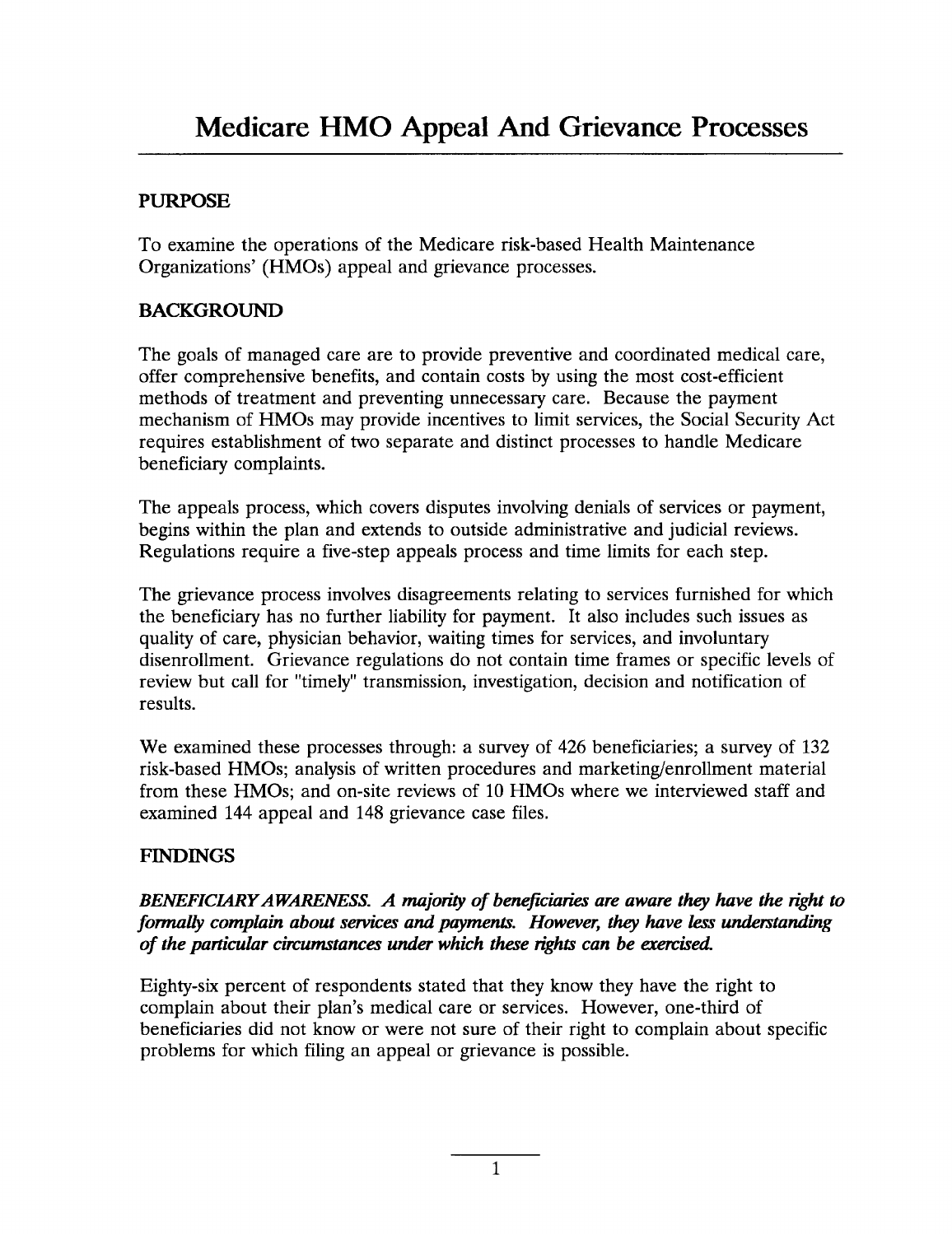#### *COM'UUNKATION OF DENL4LS. The* CO*mmunication between the HMO and the beneficiary that a service or payment has been denied does not work well.*

When an HMO denies a service or payment, the HMO is required to issue a written explanation for the denial, including the right to appeal. Thirty-four of 41 surveyed beneficiaries who believed they had been refused referral to a specialist indicated they did not receive a denial letter. Also, our review of cases revealed that 39 out of 144 files lacked documentation that service or payment denial notices were sent and an additional 6 cases did not include the required instructions on the beneficiaries' right to appeal the decision.

#### *COMPLL4NCE WITH HEALTH CARE FIN4NCING ADMNI.STRATION (HCFA)*  DIRECTIVES. HMOs do not fully comply with HCFA directives for processing appeals *and grievances.*

Through our case reviews we noted problems involving failure to notify beneficiaries of their appeal and grievance rights and lack of or delays in processing, referring, and resolving complaints. Furthermore, HMOS do not always correctly categorize appeals and grievances. Fifty percent of those we surveyed incorrectly categorized appeals as grievances while all 10 HMOS we visited improperly processed from 1 to 12 appeal cases as grievances. This distinction is important to beneficiaries because appeal cases are subject to independent Federal review for appropriateness of the HMO decision while disputes involving grievance issues are only subject to internal HMO reviews.

#### PUBLICATIONS AND PROCEDURES. HMOs' marketing/enrollment materials and *operating procedures that we reviewed contain incorrect or incomplete information on appeal and grievance rights.*

Sixty-six percent of HMOS distribute materials to beneficiaries and 69 percent of HMOS use operating procedures that contain either incorrect or incomplete information regarding beneficiary appeal and grievance rights.

#### *STATISTICS. HMOs do not maintain statistical information needed for the ongoing*  $e$ valuation of appeal and grievance practices.

Eighteen percent of HMOS in our sample could not produce statistical information relating to numbers of appeal and grievance cases. This poses significant problems given that such statistical information is needed by HCFA, beneficiaries, and others as a basis for evaluating HMO performance.

#### RECOMMENDATIONS

HCFA'S Office of Managed Care is making substantial efforts to improve the HMO appeal and grievance processes. It has created the Managed Care Appeals and Grievance Initiative work group organized to make program improvements in these functions. In 1995, they revised the annual review guidelines and standardized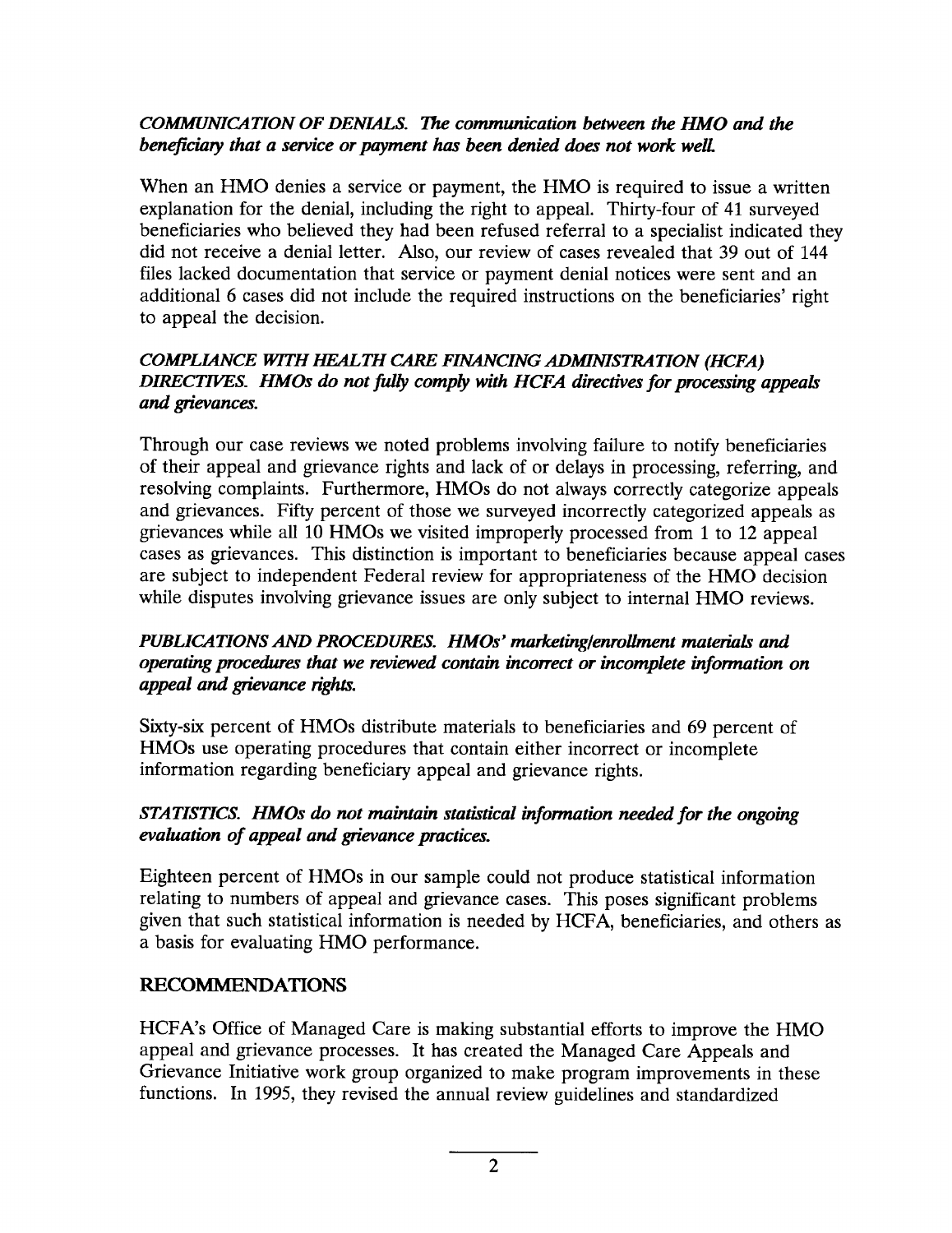language in the "lock in" and "Evidence of Coverage" notices. The 1996 Medicare Handbook also included expanded appeal and grievance information and was sent to all Medicare beneficiaries. Additionally, HCFA is developing national guidelines for marketing materials, improving publications, educating outside entities, and highlighting beneficiary rights. While these efforts should favorably impact these processes, we believe there is still room for improvement.

We recommend that HCFA take a number of actions to address problems highlighted in our studies.

- *MONITORING. Actively monitor HMOs to ensure beneficiaries are issued written* determinations, including appeal rights, and emphasize the need for beneficiaries to *communicate clearly any disagreement they have with HMO decisions to deny services or payment for services.* This can be accomplished by:
	- continuing HCFA'S extensive efforts to make beneficiaries aware of appeal and grievance provisions and of the need to communicate clearly any disagreement they may have with a physician's decision to deny a requested service and
	- emphasizing to HMOS the requirements to make beneficiaries aware of appeal and grievance rights and to provide written initial determination notices when the patient communicates disagreement with a decision to deny a requested service or payment.

Federal regulations are intended to protect the rights of beneficiaries to appeal the denial of services by HMOS, while maintaining the ability of the physician to treat the patient in line with his or her medical judgment. It is not always possible at the time of service for the physician to know whether a beneficiary believes that a service has been denied unless the beneficiary specifically communicates this to the physician. Therefore, future HMO marketing, enrollment, and awareness sessions with Medicare beneficiaries and physicians should emphasize the importance of clear and open communication.

- STANDARD LANGUAGE. Work with HMOs to establish standardized appeal and *grievance language requirements in marketing/enrollment materials and operating procedures.* 
	- In marketing materials, provide up front information to beneficiaries on their rights under the appeal and grievance processes and
	- In enrollment materials, more thoroughly educate beneficiaries about their specific rights under the appeal and grievance processes, including
		- --a detailed overview of the types of services, lack of services, or situations which may be appealed or grieved.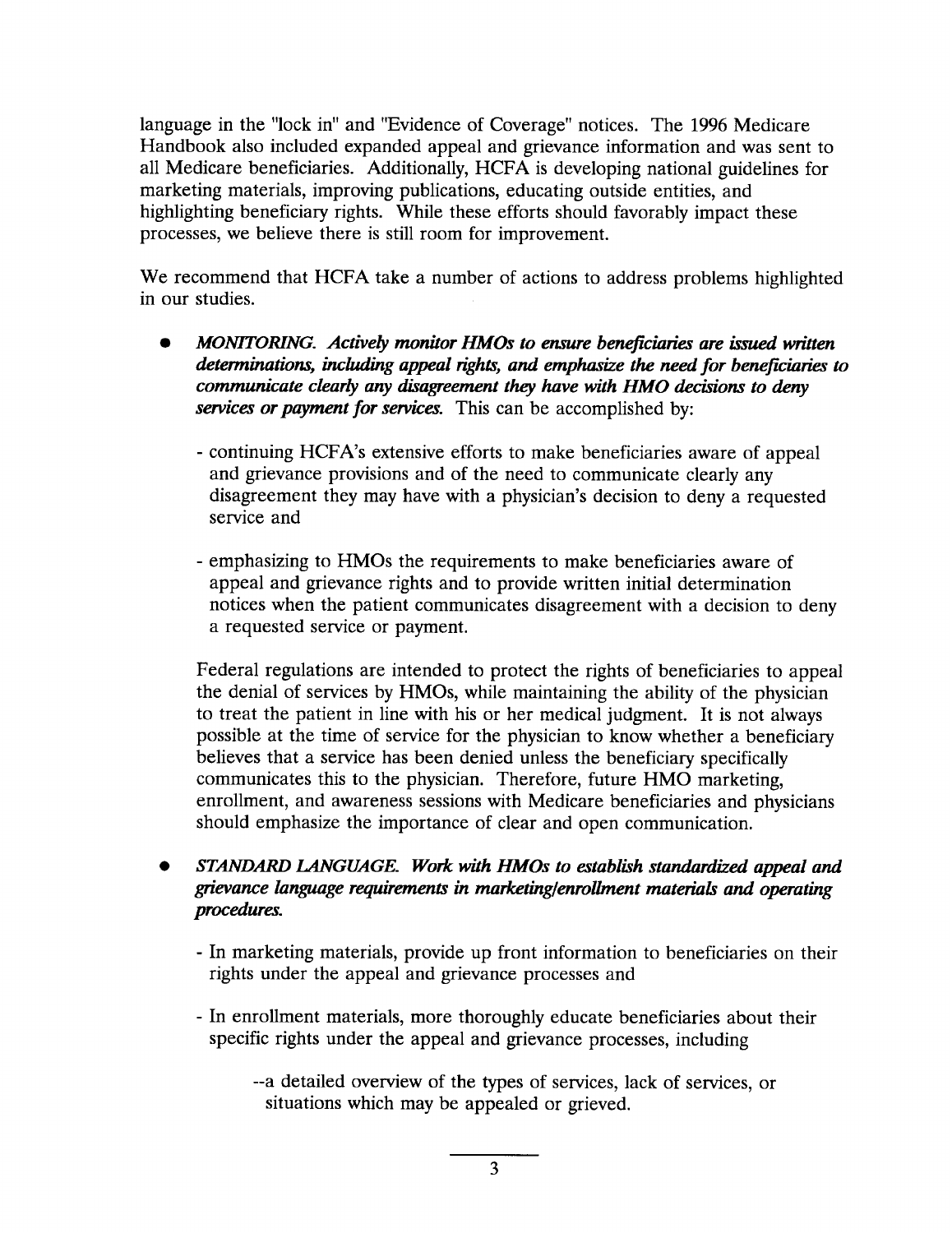- --when and under what circumstances further levels of appeal are permitted.
- --clarification that only appeals and not grievances, are subject to independent Federal review.
- --the difference between the definitions of emergency and urgent care at the time medical services are being sought.

#### **DISTINGUISHING APPEALS AND GRIEVANCES. Ensure that HMOs correctly** distinguish and process appeals and grievances.

HCFA can accomplish this during their annual visits to HMOS. However, we suggest that HCFA conduct case reviews as well as examine the operating procedures to determine that appeals and grievances are processed correctly. We also suggest that HCFA focus closely on whether HMOs:

- are in compliance with all directives in processing of appeal and grievance cases;
- include appeal rights in all initial determinations sent to beneficiaries; and
- release initial determinations and reconsideration decisions in appeal cases according to established time frames.
- DATA. Require HMOs to report Medicare contract specific data on appeal and *grievance cases.* At a minimum, include:
	- number of appeal and grievance cases (including formal and informal grievances);
	- number of cases resolved internally and externally, and outcomes of cases;
	- issues involved in cases; and
	- time it takes to resolve the cases (upper and lower limits, median/mean).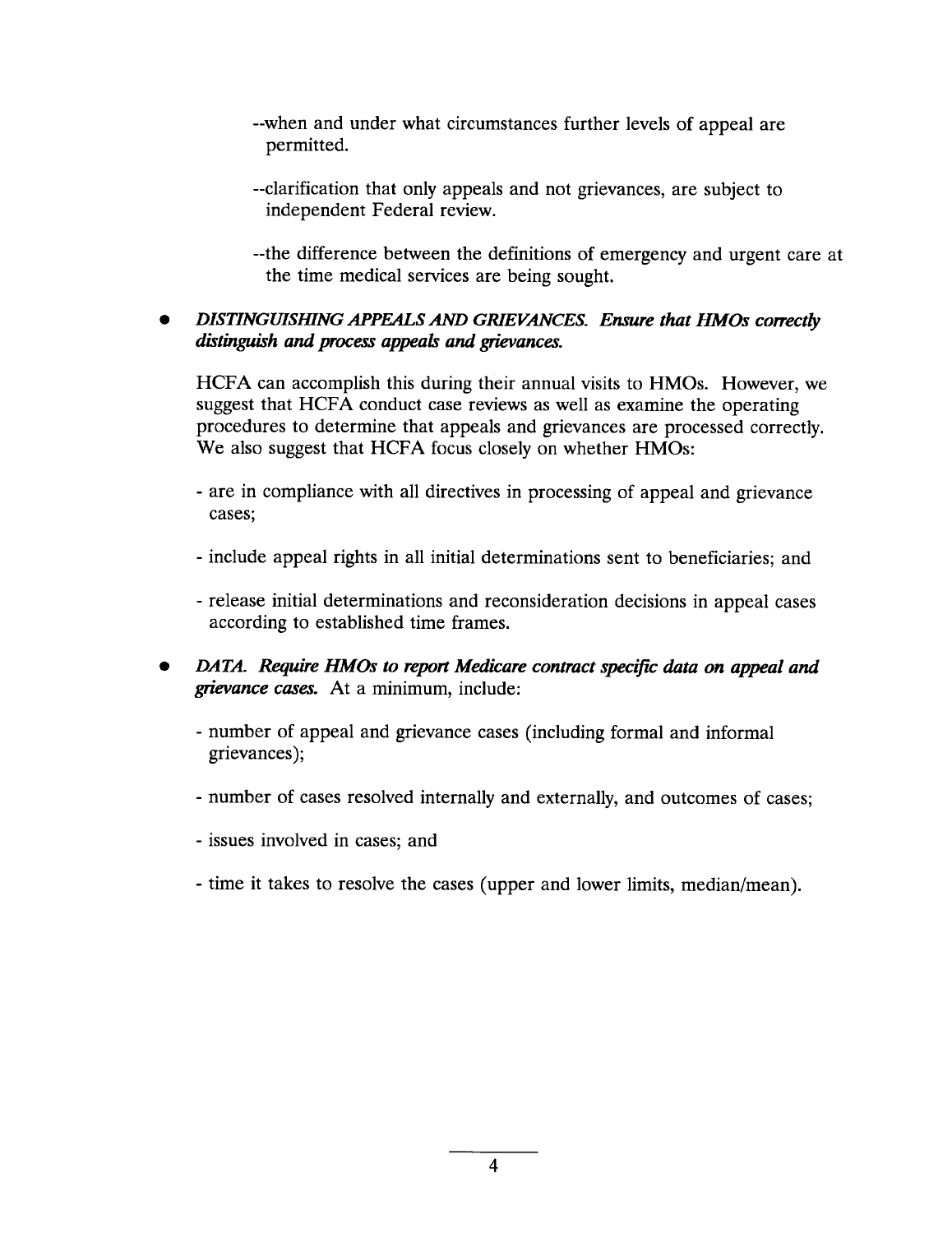- *HMO/CMP<sup>1</sup> MANUAL. Modify the HMO/CMP Manual to clarify and specify key requirements.* This can be achieved by:
	- clarifying the explanation and language required on the appeal and grievance issues to improve HMOS' understanding of the differences and
	- establishing minimum requirements for documentation of appeal and grievance files so that an independent reviewer, based upon examining the files, will be able to follow and understand the adjudication by the HMO.

#### **TRAINING.** Broaden efforts to formally train HMOs on the appeal and grievance *processes.*

We noted a significant amount of turnover in HMO staff responsible for processing appeals and grievance cases during this inspection. In light of this turnover, there is a need to continue training on a routine basis.

#### RELATED REPORTS

Details concerning the findings and recommendations in these reports are contained in three separate technical reports. These reports are:

Medicare HMO Appeal and Grievance Processes: Beneficiaries' Understanding, (OEI-07-94-00281)

Medicare HMO Appeal and Grievance Processes: Survey of HMOS, (OEI-07-94-O0282)

Medicare HMO Appeal and Grievance Processes: Review of Cases, (OEI-07-94-00283)

Copies of these reports may be obtained from the Kansas City Regional Office, Office of Inspector General at (816) 426-3697.

 $<sup>1</sup>$  Competitive Medical Plan</sup>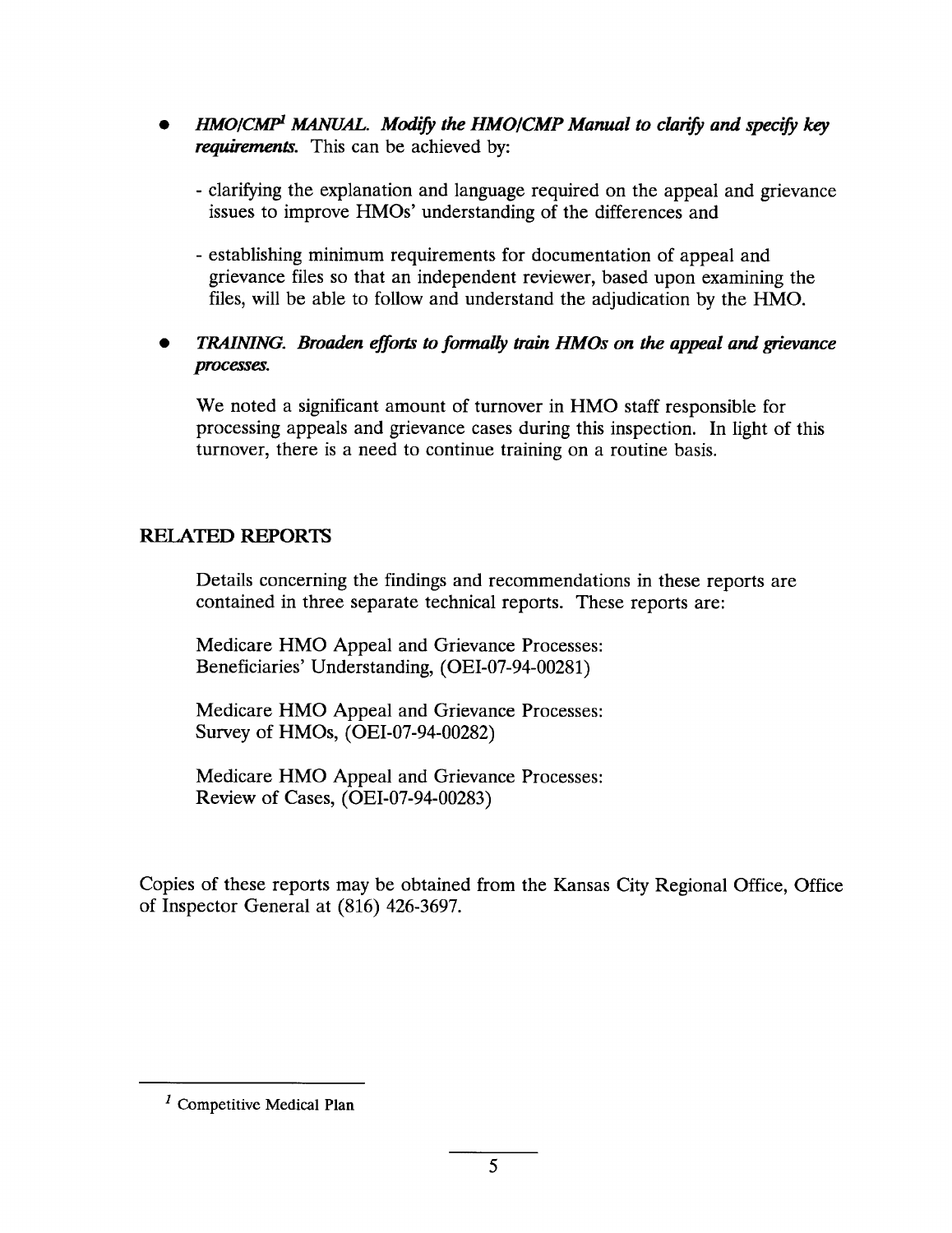#### AGENCY COMMENTS

We solicited and received comments on our draft report from HCFA. The complete text of their response is included as an appendix to this report. A summary of their comments and our response follows.

The HCFA agreed with the conclusion of our reports that improvements are needed and indicated that they are working to implement a number of our recommendations. We are pleased that HCFA agrees that improvements are needed in the appeal and grievance processes, and we recognize that changes are in the process of being made through the Medicare Appeals and Grievance Initiative (MAGI). However, because HCFA'S response does not specifically address the recommendations contained in our reports, we are unsure whether the problems identified in our report will be fully addressed through this initiative. As a result, it will be important for HCFA to include in their response to the final report an action plan that specifically addresses each recommendation.

Although HCFA acknowledges the case review report identifies mistakes made by health plans, they expressed concerns about the sample sizes and number of cases reviewed. We agree that this sample could not be used to make national projections of the incidence of mistakes. However, the number of cases reviewed and outcomes of the reviews are more than adequate to indicate the existence of significant problems in HMO processing of appeals and grievances.

Finally, HCFA raised questions about the knowledge and expertise of the individuals who prepared the HMOS' responses to our survey documents. We requested and must assume that knowledgeable HMO staff completed our survey. We also note that beneficiaries making inquiries regarding appeals and grievances are likely to be interacting with these same individuals or their staff.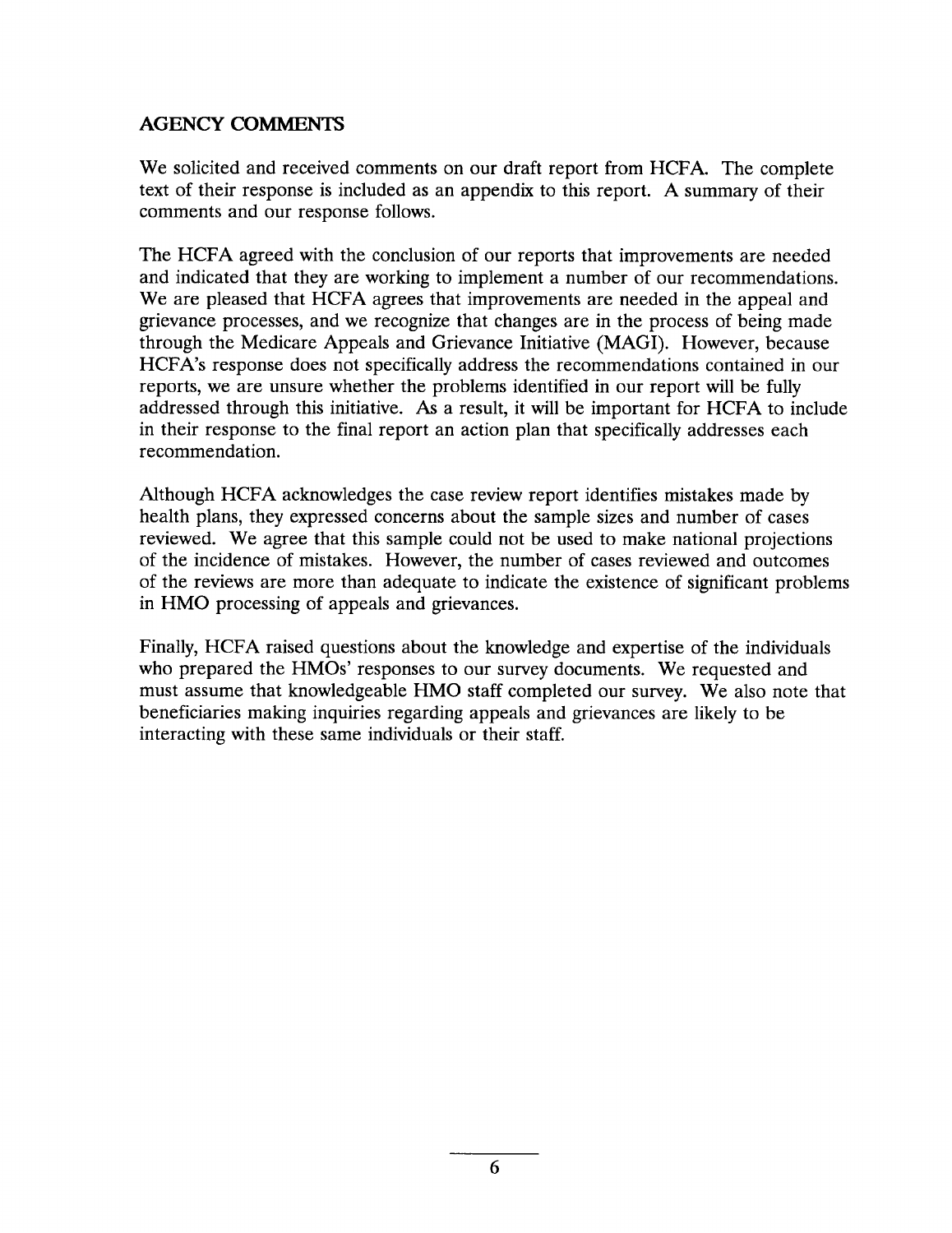### APPENDIX A

Health Care Financing Administration<br>Response to Report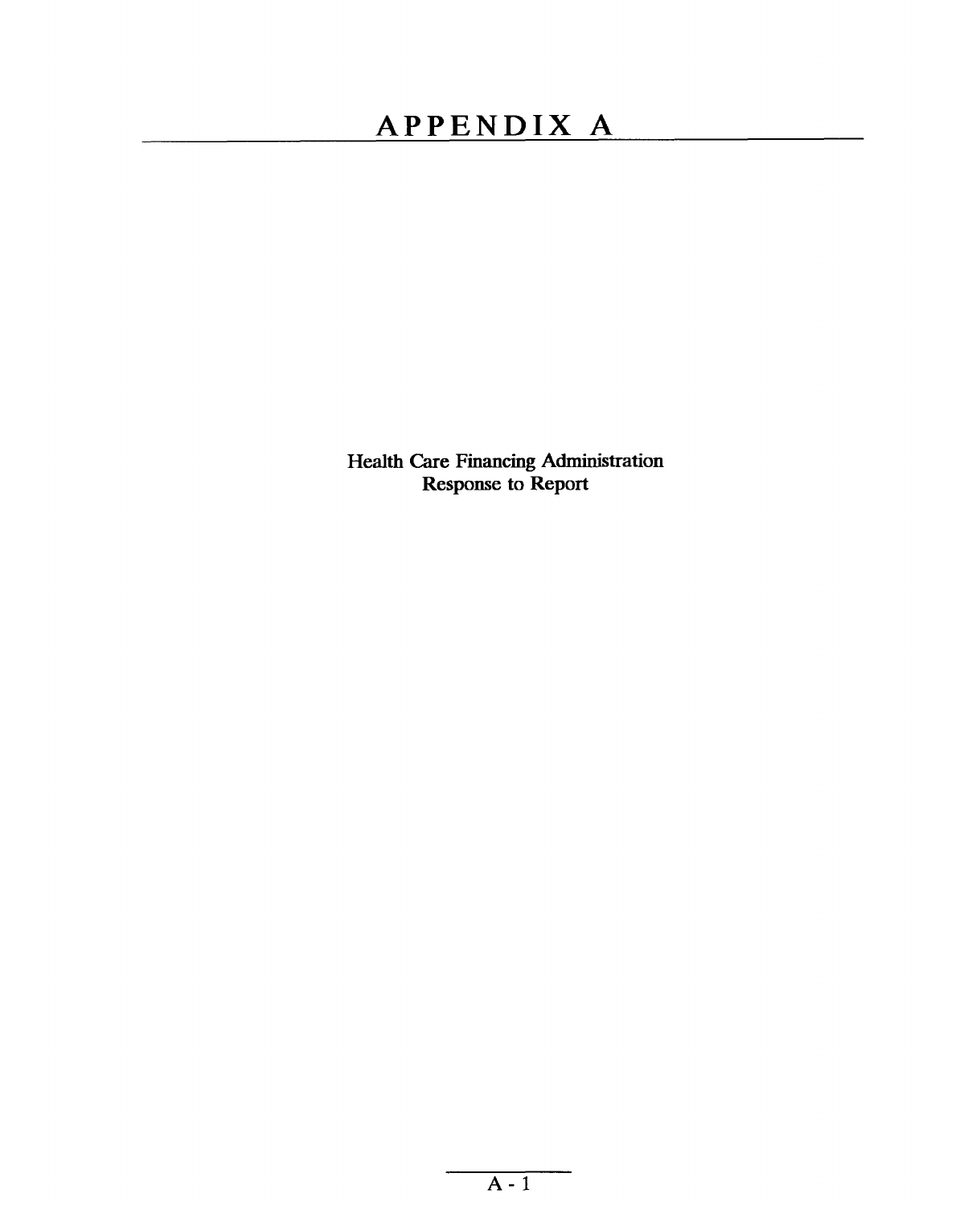

The Administrator Washington, D.C. 20201

DEC | 2 1996

DATE:

June Gibbs Brown TO: **Inspector General** 

Bruce C. Vladeck Prie elle **FROM:** 

SUBJECT: Office of Inspector General (OIG) Draft Reports: "Medicare HMO Appeal and Grievance Processes-Overview," (OEI-07-94-00280); "Medicare HMO Appeal and Grievance Processes--Beneficiaries' Understanding," (OEI-07-94-00281); "Medicare HMO Appeal and Grievance Processes--Survey of HMOs," (OEI-07-94-00282); "Medicare HMO Appeal and Grievance Processes--Review of Cases," (OEI-07-94-00283)

We reviewed the above-referenced reports that examine the operations of the Medicare risk-based HMOs appeal and grievance processes. We agree with the conclusion of your report that improvements are needed and are working to implement a number of your recommendations. Our detailed comments are attached.

Thank you for the opportunity to review and comment on this report.

Attachment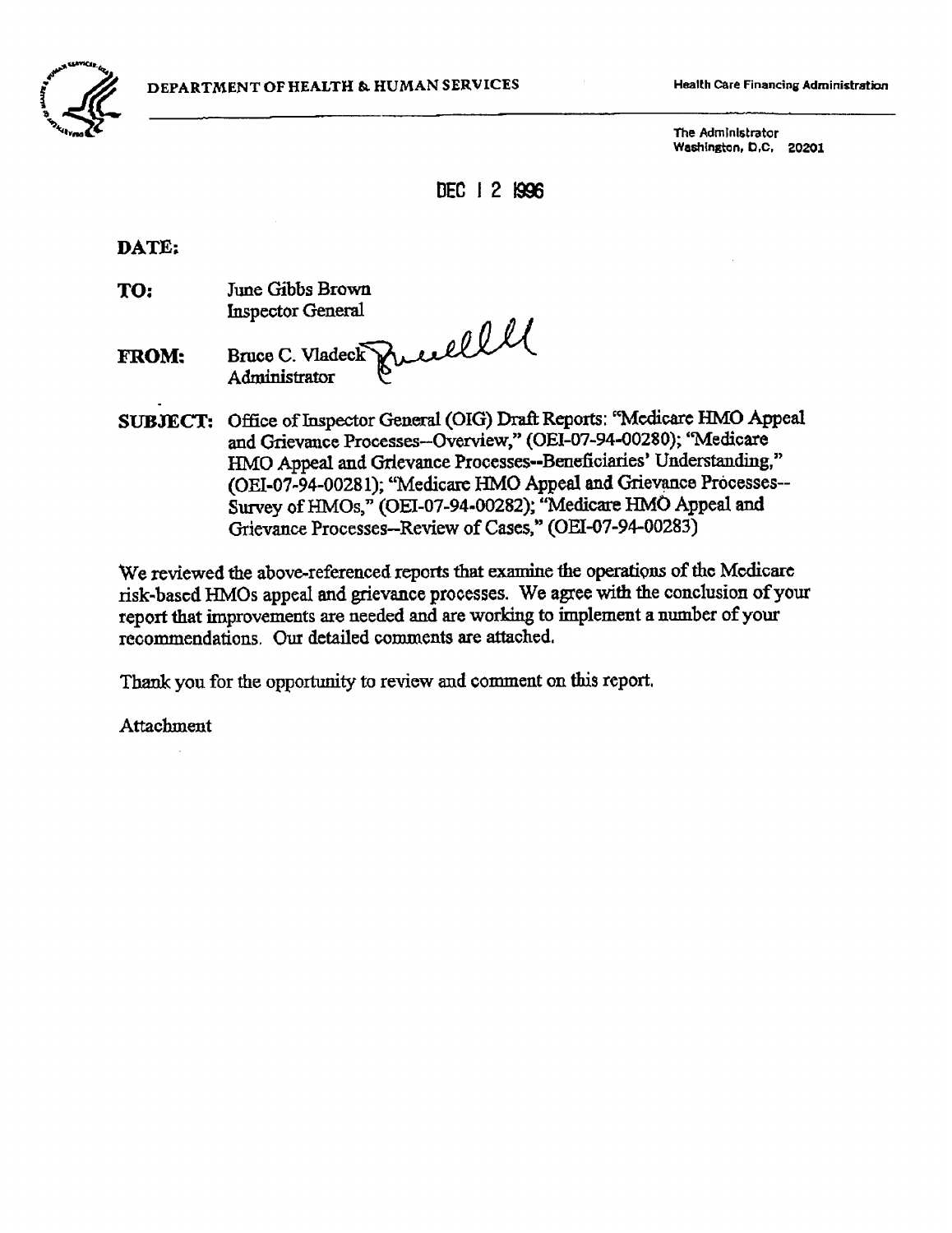Health Care Financing Administration (HCFA) Comments on Office of Inspector General (OIG) Draft Reports: "Medicare Health Maintenance Organizations' (HMO) Appeal and Grievance Processes: "Overview," (OEI-07-94-00280); Medicare HMO Appeal and Grievance Processes: "Beneficiaries' Understanding," (OEI-07-94-00281); "Medicare HMO Appeal and Grievance Processes: "Survey of HMOs," (OEI-07-94-00282); "Medicare HMO Appeal and Grievance Processes: "Review of Cases," (OEI-07-94-00283)

#### **OIG Recommendations**

OIG recommends that HCFA take the following actions to address problems highlighted in the above studies:

- Actively monitor HMOs to ensure beneficiaries are issued written determinations.  $\mathbf{o}$
- Work with HMOs to establish standardized appeal and grievance language  $\mathbf{o}$ requirements in marketing/enrollment materials and operating procedures.
- Ensure that HMOs correctly distinguish and process appeals and grievances.  $\Omega$
- Require HMOs to report Medicare contract-specific data on appeal and grievance  $\mathbf{o}$ cases.
- Modify the HMO/CMP Manual to clarify and specify key requirements.  $\mathbf{o}$
- Broaden efforts to formally train HMOs on the appeal and grievance processes.  $\mathbf{o}$

#### **HCFA Response**

We agree that improvements are needed. We have a comprehensive effort underway called the Medicare Appeals and Grievance Initiative (MAGI) which includes a number of objectives that are directly related to the recommendations in your reports. Our objectives include identifying and meeting the information needs of beneficiaries regarding their appeal rights; promoting health plan accountability by developing and improving information on appeals and making meaningful information more available; and refining mechanisms for monitoring and assisting in the continuous improvement of health plan performance.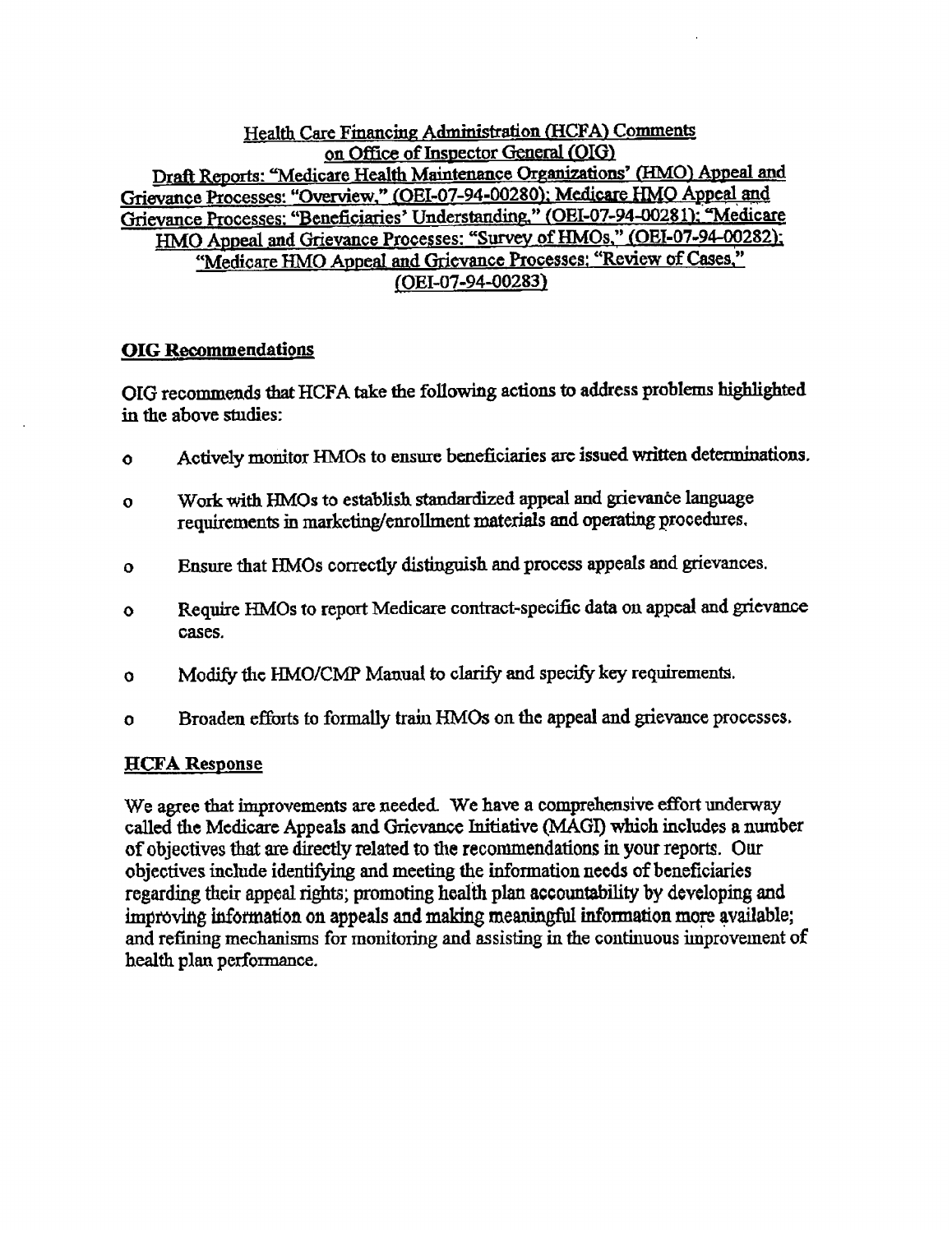#### Page 2

OIG and HCFA jointly issued a Medicare beneficiary advisory bulletin entitled, "What Medicare Beneficiaries Need to Know About HMO Arrangements: Know Your Rights." This easy-to-read document contains information on appeal rights, filing complaints, and rights to emergency and urgently needed services. Copies of this bulletin are being distributed nationally. Additionally, significant changes were made to improve the managed care portions of the Medicare Handbook, which was sent to all beneficiaries this year. New data reporting requirements on plan-level reconsiderations are under development and may be instituted as early as mid-1997. We also plan to restructure and shorten the time lines for handling health care decisions and reconsiderations by health plans.

#### Beneficiaries' Understanding

We are pleased to see the high level of knowledge among Medicare enrollees regarding their right to appeal and file complaints. This is an improvement over an earlier finding, and one we believe results from both Federal program and plan efforts at educating beneficiaries and providing notices. With regard to the finding that beneficiaries had a lesser level of awareness as to when to exercise their appeal rights, forthcoming regulations clarifying the right to appeal when services are reduced or terminated, and when to provide notices of noncoverage at these points in care management, should significantly help address this problem. We will consider the recommendations in this area.

#### **Survey HMOs**

Incorrect categorization of appeals as grievances is an area for improvement identified in our MAGI initiative. However, we question the percentage and methodology set forth in this report. Because certain staff within the organizational structure of an HMO, or staff at delegated medical groups within the HMO's network, are generally responsible for assigning complaints to the appeals or grievance track, it would be important to know who responded to the two questions asked on this subject and what role they play in this particular process. We will be moving to identify the source problems, such as staff turnover and confusion over differences in Federal and state terminology.

The type of statistical information sought by OIG staff has not been a requirement for Medicare-contracting health plans. Therefore, it is not surprising that many plans aggregate the appeals information across commercial, Medicare, and Medicaid members. New plan-level appeals reporting requirements should resolve the need for Medicare-only information, and respond to your recommendation.